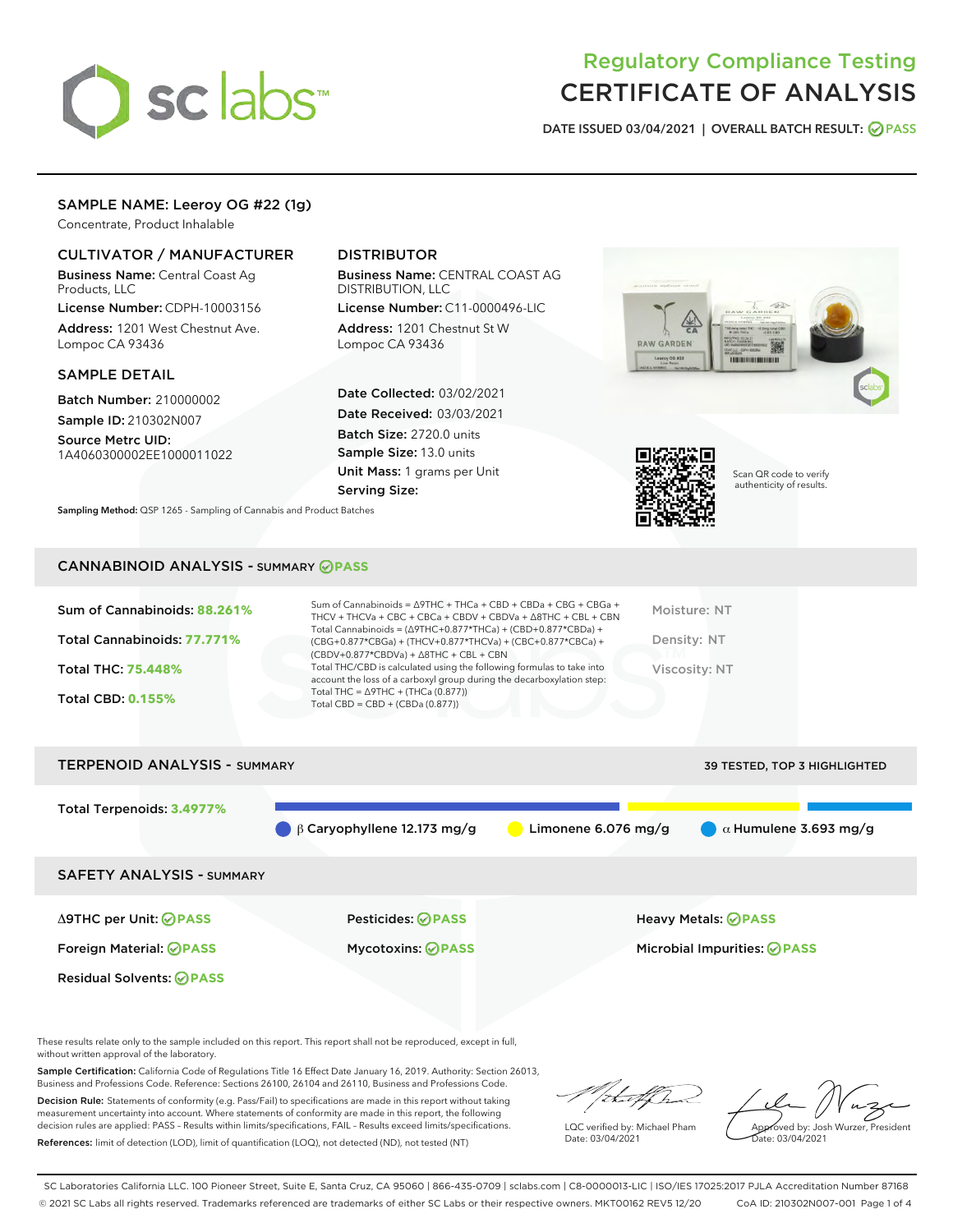



LEEROY OG #22 (1G) | DATE ISSUED 03/04/2021 | OVERALL BATCH RESULT: @ PASS

## CANNABINOID TEST RESULTS - 03/04/2021 2 PASS

Tested by high-performance liquid chromatography with diode-array detection (HPLC-DAD). **Method:** QSP 1157 - Analysis of Cannabinoids by HPLC-DAD

TOTAL CANNABINOIDS: **77.771%** Total Cannabinoids (Total THC) + (Total CBD) + (Total CBG) + (Total THCV) + (Total CBC) +

(Total CBDV) + ∆8THC + CBL + CBN

TOTAL THC: **75.448%** Total THC (∆9THC+0.877\*THCa)

TOTAL CBD: **0.155%**

Total CBD (CBD+0.877\*CBDa)

TOTAL CBG: 1.24% Total CBG (CBG+0.877\*CBGa) TOTAL THCV: 0.404%

Total THCV (THCV+0.877\*THCVa)

TOTAL CBC: 0.524% Total CBC (CBC+0.877\*CBCa)

TOTAL CBDV: ND Total CBDV (CBDV+0.877\*CBDVa)

| <b>COMPOUND</b>            | LOD/LOQ<br>(mg/g) | <b>MEASUREMENT</b><br><b>UNCERTAINTY</b><br>(mg/g) | <b>RESULT</b><br>(mg/g) | <b>RESULT</b><br>(%) |
|----------------------------|-------------------|----------------------------------------------------|-------------------------|----------------------|
| <b>THCa</b>                | 0.05/0.14         | ±21.296                                            | 828.64                  | 82.864               |
| <b>A9THC</b>               | 0.06/0.26         | ±0.955                                             | 27.76                   | 2.776                |
| <b>CBGa</b>                | 0.1 / 0.2         | ±0.62                                              | 11.8                    | 1.18                 |
| <b>CBCa</b>                | 0.07/0.28         | ±0.292                                             | 5.97                    | 0.597                |
| <b>THCVa</b>               | 0.07/0.20         | ±0.220                                             | 4.61                    | 0.461                |
| <b>CBG</b>                 | 0.06/0.19         | ±0.081                                             | 2.06                    | 0.206                |
| <b>CBDa</b>                | 0.02/0.19         | ±0.052                                             | 1.77                    | 0.177                |
| <b>CBC</b>                 | 0.2 / 0.5         | N/A                                                | $<$ LOQ                 | $<$ LOQ              |
| $\triangle$ 8THC           | 0.1/0.4           | N/A                                                | <b>ND</b>               | <b>ND</b>            |
| <b>THCV</b>                | 0.1/0.2           | N/A                                                | <b>ND</b>               | <b>ND</b>            |
| <b>CBD</b>                 | 0.07/0.29         | N/A                                                | <b>ND</b>               | <b>ND</b>            |
| <b>CBDV</b>                | 0.04/0.15         | N/A                                                | <b>ND</b>               | <b>ND</b>            |
| <b>CBDVa</b>               | 0.03 / 0.53       | N/A                                                | <b>ND</b>               | <b>ND</b>            |
| <b>CBL</b>                 | 0.06 / 0.24       | N/A                                                | <b>ND</b>               | <b>ND</b>            |
| <b>CBN</b>                 | 0.1/0.3           | N/A                                                | <b>ND</b>               | <b>ND</b>            |
| <b>SUM OF CANNABINOIDS</b> |                   |                                                    | 882.61 mg/g             | 88.261%              |

#### **UNIT MASS: 1 grams per Unit**

| ∆9THC per Unit                        | 1120 per-package limit     | <b>PASS</b><br>27.76 mg/unit |  |
|---------------------------------------|----------------------------|------------------------------|--|
| <b>Total THC per Unit</b>             |                            | 754.48 mg/unit               |  |
| <b>CBD per Unit</b>                   |                            | <b>ND</b>                    |  |
| <b>Total CBD per Unit</b>             |                            | $1.55$ mg/unit               |  |
| Sum of Cannabinoids<br>per Unit       |                            | 882.61 mg/unit               |  |
| <b>Total Cannabinoids</b><br>per Unit |                            | 777.71 mg/unit               |  |
| <b>MOISTURE TEST RESULT</b>           | <b>DENSITY TEST RESULT</b> | <b>VISCOSITY TEST RESULT</b> |  |

Not Tested

**MOISTURE TEST RESULT**

Not Tested

Not Tested

#### TERPENOID TEST RESULTS - 03/04/2021

Terpene analysis utilizing gas chromatography-flame ionization detection (GC-FID). Terpenes are the aromatic compounds that endow cannabis with their unique scent and effect. Following are the primary terpenes detected. **Method:** QSP 1192 - Analysis of Terpenoids by GC-FID

| <b>COMPOUND</b>         | LOD/LOQ<br>(mg/g) | <b>MEASUREMENT</b><br>UNCERTAINTY<br>(mg/g) | <b>RESULT</b><br>(mg/g)                         | <b>RESULT</b><br>(%) |
|-------------------------|-------------------|---------------------------------------------|-------------------------------------------------|----------------------|
| $\beta$ Caryophyllene   | 0.004 / 0.012     | ±0.4334                                     | 12.173                                          | 1.2173               |
| Limonene                | 0.005 / 0.016     | ±0.0869                                     | 6.076                                           | 0.6076               |
| $\alpha$ Humulene       | 0.009/0.029       | ±0.1185                                     | 3.693                                           | 0.3693               |
| <b>Myrcene</b>          | 0.008 / 0.025     | ±0.0346                                     | 2.686                                           | 0.2686               |
| Linalool                | 0.009 / 0.032     | ±0.0812                                     | 2.138                                           | 0.2138               |
| Valencene               | 0.009 / 0.030     | ±0.0995                                     | 1.444                                           | 0.1444               |
| trans-ß-Farnesene       | 0.008 / 0.025     | ±0.0471                                     | 1.326                                           | 0.1326               |
| Terpineol               | 0.016 / 0.055     | ±0.0646                                     | 1.052                                           | 0.1052               |
| Fenchol                 | 0.010 / 0.034     | ±0.0377                                     | 0.975                                           | 0.0975               |
| $\alpha$ Bisabolol      | 0.008 / 0.026     | ±0.0460                                     | 0.861                                           | 0.0861               |
| Guaiol                  | 0.009 / 0.030     | ±0.0291                                     | 0.616                                           | 0.0616               |
| $\beta$ Pinene          | 0.004 / 0.014     | ±0.0062                                     | 0.542                                           | 0.0542               |
| Terpinolene             | 0.008 / 0.026     | ±0.0056                                     | 0.271                                           | 0.0271               |
| Caryophyllene<br>Oxide  | 0.010 / 0.033     | ±0.0104                                     | 0.226                                           | 0.0226               |
| <b>Borneol</b>          | 0.005 / 0.016     | ±0.0093                                     | 0.221                                           | 0.0221               |
| $\alpha$ Pinene         | 0.005 / 0.017     | ±0.0019                                     | 0.220                                           | 0.0220               |
| Ocimene                 | 0.011 / 0.038     | ±0.0044                                     | 0.138                                           | 0.0138               |
| Camphene                | 0.005 / 0.015     | ±0.0007                                     | 0.062                                           | 0.0062               |
| Fenchone                | 0.009 / 0.028     | ±0.0018                                     | 0.061                                           | 0.0061               |
| <b>Geranyl Acetate</b>  | 0.004 / 0.014     | ±0.0024                                     | 0.057                                           | 0.0057               |
| Geraniol                | 0.002 / 0.007     | ±0.0022                                     | 0.049                                           | 0.0049               |
| Eucalyptol              | 0.006 / 0.018     | ±0.0009                                     | 0.035                                           | 0.0035               |
| Sabinene Hydrate        | 0.006 / 0.022     | ±0.0010                                     | 0.025                                           | 0.0025               |
| Nerol                   | 0.003 / 0.011     | ±0.0007                                     | 0.016                                           | 0.0016               |
| Citronellol             | 0.003 / 0.010     | ±0.0007                                     | 0.014                                           | 0.0014               |
| Sabinene                | 0.004 / 0.014     | N/A                                         | <loq< th=""><th><loq< th=""></loq<></th></loq<> | <loq< th=""></loq<>  |
| $\alpha$ Terpinene      | 0.005 / 0.017     | N/A                                         | $<$ LOQ                                         | <loq< th=""></loq<>  |
| $\gamma$ Terpinene      | 0.006 / 0.018     | N/A                                         | 100                                             | <loq< th=""></loq<>  |
| $\alpha$ Phellandrene   | 0.006 / 0.020     | N/A                                         | ND                                              | ND                   |
| 3 Carene                | 0.005 / 0.018     | N/A                                         | ND                                              | ND                   |
| p-Cymene                | 0.005 / 0.016     | N/A                                         | ND                                              | ND                   |
| (-)-Isopulegol          | 0.005 / 0.016     | N/A                                         | ND                                              | ND                   |
| Camphor                 | 0.006 / 0.019     | N/A                                         | ND                                              | ND                   |
| Isoborneol              | 0.004 / 0.012     | N/A                                         | ND                                              | ND                   |
| Menthol                 | 0.008 / 0.025     | N/A                                         | ND                                              | ND                   |
| R-(+)-Pulegone          | 0.003 / 0.011     | N/A                                         | ND                                              | ND                   |
| $\alpha$ Cedrene        | 0.005 / 0.016     | N/A                                         | ND                                              | ND                   |
| Nerolidol               | 0.009 / 0.028     | N/A                                         | ND                                              | ND                   |
| Cedrol                  | 0.008 / 0.027     | N/A                                         | ND                                              | ND                   |
| <b>TOTAL TERPENOIDS</b> |                   |                                             | 34.977 mg/g                                     | 3.4977%              |

SC Laboratories California LLC. 100 Pioneer Street, Suite E, Santa Cruz, CA 95060 | 866-435-0709 | sclabs.com | C8-0000013-LIC | ISO/IES 17025:2017 PJLA Accreditation Number 87168 © 2021 SC Labs all rights reserved. Trademarks referenced are trademarks of either SC Labs or their respective owners. MKT00162 REV5 12/20 CoA ID: 210302N007-001 Page 2 of 4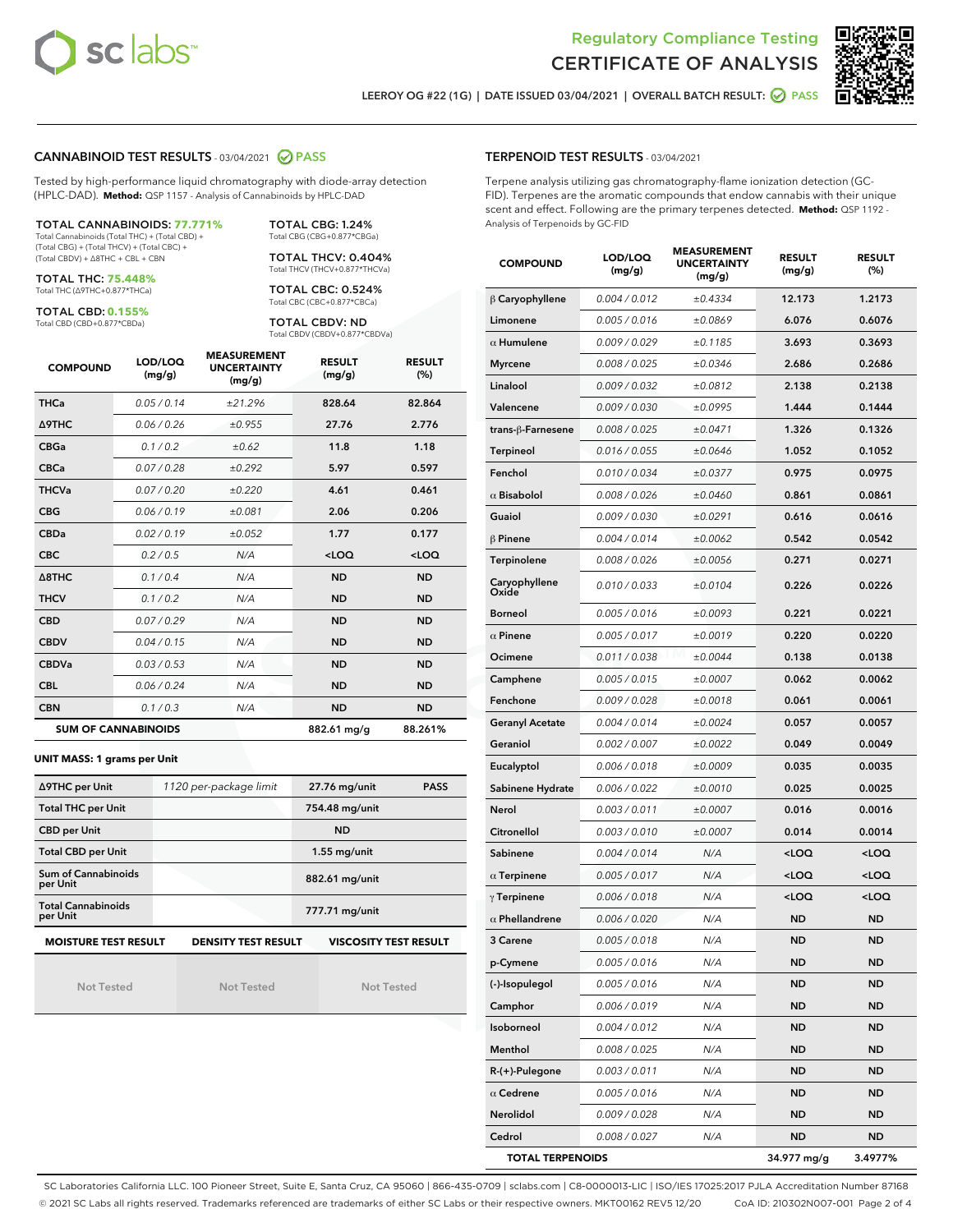



LEEROY OG #22 (1G) | DATE ISSUED 03/04/2021 | OVERALL BATCH RESULT:  $\bigotimes$  PASS

# CATEGORY 1 PESTICIDE TEST RESULTS - 03/04/2021 2 PASS

Pesticide and plant growth regulator analysis utilizing high-performance liquid chromatography-mass spectrometry (HPLC-MS) or gas chromatography-mass spectrometry (GC-MS). \*GC-MS utilized where indicated. **Method:** QSP 1212 - Analysis of Pesticides and Mycotoxins by LC-MS or QSP 1213 - Analysis of Pesticides by GC-MS

| <b>COMPOUND</b>             | LOD/LOQ<br>$(\mu g/g)$ | <b>ACTION</b><br><b>LIMIT</b><br>$(\mu g/g)$ | <b>MEASUREMENT</b><br><b>UNCERTAINTY</b><br>$(\mu g/g)$ | <b>RESULT</b><br>$(\mu g/g)$ | <b>RESULT</b> |
|-----------------------------|------------------------|----------------------------------------------|---------------------------------------------------------|------------------------------|---------------|
| Aldicarb                    | 0.03/0.08              | $>$ LOD                                      | N/A                                                     | <b>ND</b>                    | <b>PASS</b>   |
| Carbofuran                  | 0.02 / 0.05            | $\ge$ LOD                                    | N/A                                                     | <b>ND</b>                    | <b>PASS</b>   |
| Chlordane*                  | 0.03/0.08              | $>$ LOD                                      | N/A                                                     | <b>ND</b>                    | <b>PASS</b>   |
| Chlorfenapyr*               | 0.03/0.10              | $\ge$ LOD                                    | N/A                                                     | <b>ND</b>                    | <b>PASS</b>   |
| Chlorpyrifos                | 0.02 / 0.06            | $\ge$ LOD                                    | N/A                                                     | <b>ND</b>                    | <b>PASS</b>   |
| Coumaphos                   | 0.02 / 0.07            | $\ge$ LOD                                    | N/A                                                     | <b>ND</b>                    | <b>PASS</b>   |
| Daminozide                  | 0.02 / 0.07            | $\ge$ LOD                                    | N/A                                                     | <b>ND</b>                    | <b>PASS</b>   |
| <b>DDVP</b><br>(Dichlorvos) | 0.03/0.09              | $\ge$ LOD                                    | N/A                                                     | <b>ND</b>                    | <b>PASS</b>   |
| <b>Dimethoate</b>           | 0.03 / 0.08            | $\ge$ LOD                                    | N/A                                                     | <b>ND</b>                    | <b>PASS</b>   |
| Ethoprop(hos)               | 0.03/0.10              | $\ge$ LOD                                    | N/A                                                     | <b>ND</b>                    | <b>PASS</b>   |
| Etofenprox                  | 0.02 / 0.06            | $\ge$ LOD                                    | N/A                                                     | <b>ND</b>                    | <b>PASS</b>   |
| Fenoxycarb                  | 0.03 / 0.08            | $\ge$ LOD                                    | N/A                                                     | <b>ND</b>                    | <b>PASS</b>   |
| Fipronil                    | 0.03/0.08              | $>$ LOD                                      | N/A                                                     | <b>ND</b>                    | <b>PASS</b>   |
| Imazalil                    | 0.02 / 0.06            | $\ge$ LOD                                    | N/A                                                     | <b>ND</b>                    | <b>PASS</b>   |
| Methiocarb                  | 0.02 / 0.07            | $\ge$ LOD                                    | N/A                                                     | <b>ND</b>                    | <b>PASS</b>   |
| Methyl<br>parathion         | 0.03/0.10              | $\ge$ LOD                                    | N/A                                                     | <b>ND</b>                    | <b>PASS</b>   |
| <b>Mevinphos</b>            | 0.03/0.09              | $\ge$ LOD                                    | N/A                                                     | <b>ND</b>                    | <b>PASS</b>   |
| Paclobutrazol               | 0.02 / 0.05            | $>$ LOD                                      | N/A                                                     | <b>ND</b>                    | <b>PASS</b>   |
| Propoxur                    | 0.03/0.09              | $\ge$ LOD                                    | N/A                                                     | <b>ND</b>                    | <b>PASS</b>   |
| Spiroxamine                 | 0.03 / 0.08            | $\ge$ LOD                                    | N/A                                                     | <b>ND</b>                    | <b>PASS</b>   |
| Thiacloprid                 | 0.03/0.10              | $\ge$ LOD                                    | N/A                                                     | <b>ND</b>                    | <b>PASS</b>   |

#### CATEGORY 2 PESTICIDE TEST RESULTS - 03/04/2021 @ PASS

| <b>COMPOUND</b>   | LOD/LOQ<br>$(\mu g/g)$ | <b>ACTION</b><br><b>LIMIT</b><br>$(\mu g/g)$ | <b>MEASUREMENT</b><br><b>UNCERTAINTY</b><br>$(\mu g/g)$ | <b>RESULT</b><br>$(\mu g/g)$ | <b>RESULT</b> |
|-------------------|------------------------|----------------------------------------------|---------------------------------------------------------|------------------------------|---------------|
| Abamectin         | 0.03/0.10              | 0.1                                          | N/A                                                     | <b>ND</b>                    | <b>PASS</b>   |
| Acephate          | 0.02/0.07              | 0.1                                          | N/A                                                     | <b>ND</b>                    | <b>PASS</b>   |
| Acequinocyl       | 0.02/0.07              | 0.1                                          | N/A                                                     | <b>ND</b>                    | <b>PASS</b>   |
| Acetamiprid       | 0.02/0.05              | 0.1                                          | N/A                                                     | <b>ND</b>                    | <b>PASS</b>   |
| Azoxystrobin      | 0.02/0.07              | 0.1                                          | N/A                                                     | <b>ND</b>                    | <b>PASS</b>   |
| <b>Bifenazate</b> | 0.01/0.04              | 0.1                                          | N/A                                                     | <b>ND</b>                    | <b>PASS</b>   |
| <b>Bifenthrin</b> | 0.02/0.05              | 3                                            | N/A                                                     | <b>ND</b>                    | <b>PASS</b>   |
| <b>Boscalid</b>   | 0.03/0.09              | 0.1                                          | N/A                                                     | <b>ND</b>                    | <b>PASS</b>   |

# CATEGORY 2 PESTICIDE TEST RESULTS - 03/04/2021 continued

| <b>COMPOUND</b>               | <b>LOD/LOQ</b><br>$(\mu g/g)$ | <b>ACTION</b><br><b>LIMIT</b><br>(µg/g) | <b>MEASUREMENT</b><br><b>UNCERTAINTY</b><br>(µg/g) | <b>RESULT</b><br>(µg/g) | <b>RESULT</b> |
|-------------------------------|-------------------------------|-----------------------------------------|----------------------------------------------------|-------------------------|---------------|
| Captan                        | 0.19/0.57                     | 0.7                                     | N/A                                                | ND                      | <b>PASS</b>   |
| Carbaryl                      | 0.02 / 0.06                   | 0.5                                     | N/A                                                | ND                      | <b>PASS</b>   |
| Chlorantranilip-<br>role      | 0.04 / 0.12                   | 10                                      | N/A                                                | ND                      | <b>PASS</b>   |
| Clofentezine                  | 0.03/0.09                     | 0.1                                     | N/A                                                | <b>ND</b>               | <b>PASS</b>   |
| Cyfluthrin                    | 0.12 / 0.38                   | $\overline{2}$                          | N/A                                                | ND                      | <b>PASS</b>   |
| Cypermethrin                  | 0.11 / 0.32                   | $\mathbf{1}$                            | N/A                                                | ND                      | <b>PASS</b>   |
| <b>Diazinon</b>               | 0.02 / 0.05                   | 0.1                                     | N/A                                                | ND                      | <b>PASS</b>   |
| Dimethomorph                  | 0.03 / 0.09                   | 2                                       | N/A                                                | ND                      | <b>PASS</b>   |
| Etoxazole                     | 0.02 / 0.06                   | 0.1                                     | N/A                                                | ND                      | <b>PASS</b>   |
| Fenhexamid                    | 0.03 / 0.09                   | 0.1                                     | N/A                                                | ND                      | <b>PASS</b>   |
| Fenpyroximate                 | 0.02 / 0.06                   | 0.1                                     | N/A                                                | ND                      | <b>PASS</b>   |
| Flonicamid                    | 0.03 / 0.10                   | 0.1                                     | N/A                                                | ND                      | <b>PASS</b>   |
| Fludioxonil                   | 0.03/0.10                     | 0.1                                     | N/A                                                | ND                      | <b>PASS</b>   |
| Hexythiazox                   | 0.02 / 0.07                   | 0.1                                     | N/A                                                | ND                      | <b>PASS</b>   |
| Imidacloprid                  | 0.04 / 0.11                   | 5                                       | N/A                                                | ND                      | <b>PASS</b>   |
| Kresoxim-methyl               | 0.02 / 0.07                   | 0.1                                     | N/A                                                | ND                      | <b>PASS</b>   |
| <b>Malathion</b>              | 0.03 / 0.09                   | 0.5                                     | N/A                                                | ND                      | <b>PASS</b>   |
| Metalaxyl                     | 0.02 / 0.07                   | 2                                       | N/A                                                | ND                      | <b>PASS</b>   |
| Methomyl                      | 0.03 / 0.10                   | 1                                       | N/A                                                | ND                      | <b>PASS</b>   |
| Myclobutanil                  | 0.03 / 0.09                   | 0.1                                     | N/A                                                | ND                      | <b>PASS</b>   |
| Naled                         | 0.02 / 0.07                   | 0.1                                     | N/A                                                | ND                      | <b>PASS</b>   |
| Oxamyl                        | 0.04 / 0.11                   | 0.5                                     | N/A                                                | ND                      | <b>PASS</b>   |
| Pentachloronitro-<br>benzene* | 0.03 / 0.09                   | 0.1                                     | N/A                                                | ND                      | PASS          |
| Permethrin                    | 0.04 / 0.12                   | 0.5                                     | N/A                                                | ND                      | <b>PASS</b>   |
| Phosmet                       | 0.03 / 0.10                   | 0.1                                     | N/A                                                | ND                      | <b>PASS</b>   |
| Piperonylbu-<br>toxide        | 0.02 / 0.07                   | 3                                       | N/A                                                | ND                      | <b>PASS</b>   |
| Prallethrin                   | 0.03 / 0.08                   | 0.1                                     | N/A                                                | ND                      | <b>PASS</b>   |
| Propiconazole                 | 0.02 / 0.07                   | 0.1                                     | N/A                                                | ND                      | <b>PASS</b>   |
| Pyrethrins                    | 0.04 / 0.12                   | 0.5                                     | N/A                                                | ND                      | PASS          |
| Pyridaben                     | 0.02 / 0.07                   | 0.1                                     | N/A                                                | ND                      | PASS          |
| Spinetoram                    | 0.02 / 0.07                   | 0.1                                     | N/A                                                | ND                      | <b>PASS</b>   |
| Spinosad                      | 0.02 / 0.07                   | 0.1                                     | N/A                                                | ND                      | <b>PASS</b>   |
| Spiromesifen                  | 0.02 / 0.05                   | 0.1                                     | N/A                                                | <b>ND</b>               | <b>PASS</b>   |
| Spirotetramat                 | 0.02 / 0.06                   | 0.1                                     | N/A                                                | <b>ND</b>               | <b>PASS</b>   |
| Tebuconazole                  | 0.02 / 0.07                   | 0.1                                     | N/A                                                | ND                      | <b>PASS</b>   |
| Thiamethoxam                  | 0.03 / 0.10                   | 5                                       | N/A                                                | ND                      | <b>PASS</b>   |
| Trifloxystrobin               | 0.03 / 0.08                   | 0.1                                     | N/A                                                | <b>ND</b>               | <b>PASS</b>   |